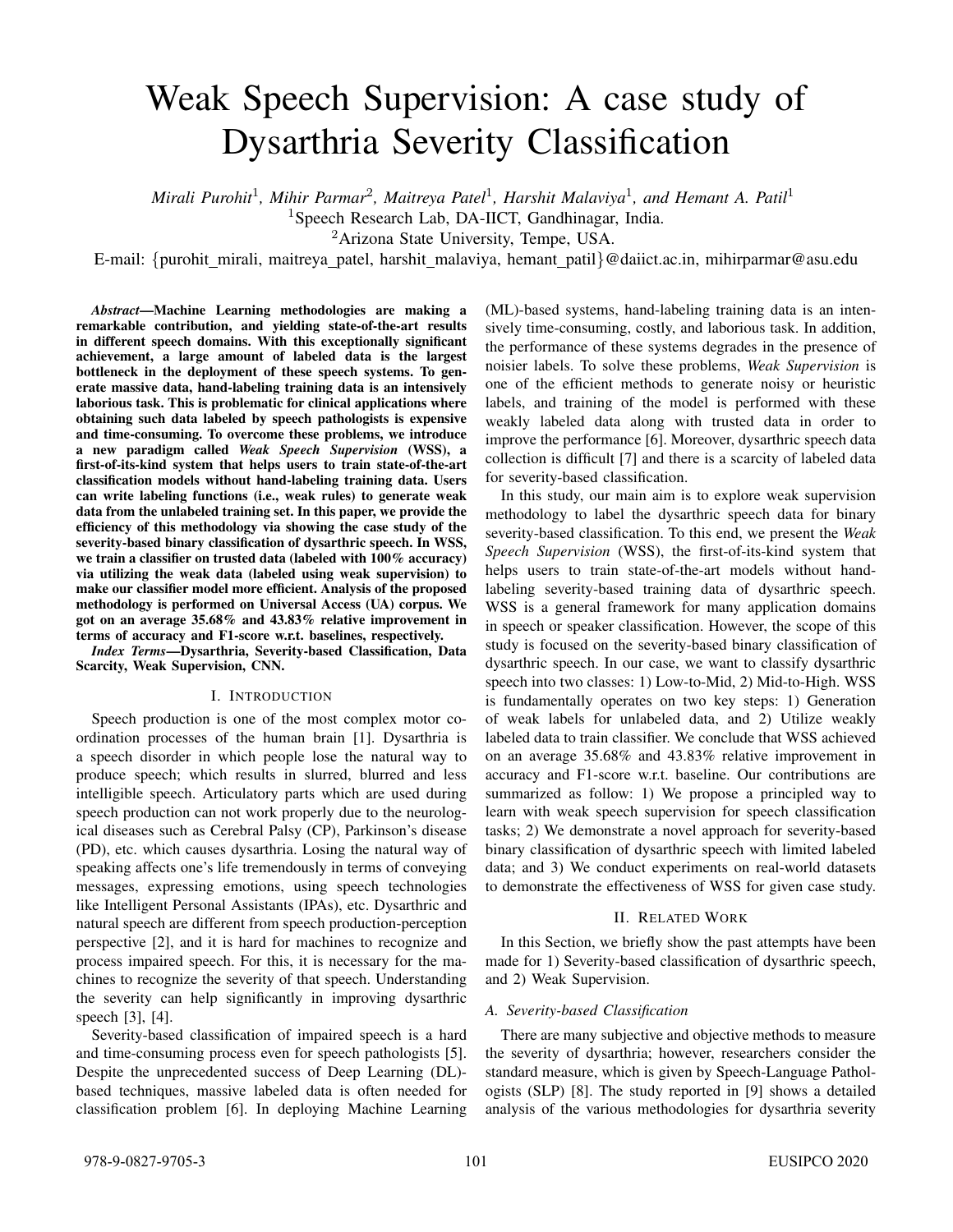assessment. Some of these methods determine the severity by extracting the intelligibility of phonemes, single words, narratives, paragraph, etc. Most of the past attempts have been made, mainly focused on the feature-based techniques, and the acoustic modelling for the recognition or detection of severity [10], [11]. Recently, with the advent of ML and DL, the methodology proposed in [12] using different features set and Artificial Neural Network (ANN) has got state-ofthe-art results in severity-based classification. With this, data augmentation technique is also used to solve the data scarcity problem in severity-based classification [13]. The method presented in [14] uses a multi-task learning-based approach and Convolutional Neural Network (CNN)-based classifier. One of the significant works in this field is reported in [15] using spectro-temporal features, and ANN and CNN-based classifiers.

### *B. Weak Supervision Learning*

The performance of machine learning systems is reliant on labeled data, and show degradation in performance in the presence of noisy labels [16]. Hence, modeling, correcting, and learning with noisy labeled data has been well-studied in [17], [18]. Recently, people are increasingly using the *weak supervision*: cheaper sources of labels that are noisier or heuristic [6]. One method is to generate noisy labels is to heuristically align records of the external knowledge with the data points [19]–[21]. For labeling the data, crowdsourced labels [22], [23], rules and heuristics [24], [25] are used. Several other attempts have been made to achieve weak supervision [26]–[28]. Recently,the state-of-the-art system Snorkel was proposed by [6] for rapid training data creation with Weak Supervision.

In this work, we propose a novel approach that aims to improve the performance of speech classification systems using the WSS technique and provide a case study of severitybased binary classification.

#### III. PROBLEM FORMULATION

Our goal is to classify dysarthric speech based on its severity-level. In this study, it is binary classification problem, where dysarthric speech is classified in two severity-based classes: 1) Low-to-Mid (i.e., 0-50% severity-level), and 2) Mid-to-High (i.e., 51-100% severity-level). Let  $\mathcal{X} = \{x_i\}_{i=1}^n$ denotes the features of dysarthric speech, and  $\mathcal{Y} = \{y_i\}_{i=1}^n \subset$  $\{0, 1\}$  denotes the corresponding labels. First, labeled data  $\mathcal{D} = \{x_i, y_i\}_{i=1}^n$  mapped as:

$$
f(x) = \begin{cases} y = 0, & \text{if Severity-level is Low-to-Mid,} \\ y = 1, & \text{if Severity-level is Mid-to-High.} \end{cases}
$$

In addition, we have a large amount of unlabeled data. For this unlabeled data, we can generate weak labels using a weak labeling function based on dysarthric speech parameters. Formally, we defined a labeling function  $h : \hat{\mathcal{X}} \to \hat{\mathcal{Y}}$ , where  $\hat{\mathcal{X}} = \{\hat{x}_i\}_{i=1}^N$  denotes the features corresponding to unlabeled dysarthric speech, and  $\hat{y} = \{\hat{y}_i\}_{i=1}^N$  denotes the corresponding generated weak labels. We denote this data as  $\hat{\mathcal{D}}$ , and often  $n \ll N$ . Now, we formally define our problem as:

Problem Statement: Given a small manually annotated dysarthric speech data  $D$  for binary severity-based classification, and weakly labeled large data  $\hat{\mathcal{D}}$ , learn severity-based classifier,  $\mathcal{F}$  :  $\mathcal{X} \rightarrow \mathcal{Y}$  which can do efficient classification and generalizes for unseen speakers' data as well.

# IV. PROPOSED METHODOLOGY

This methodology is using the concept of weak supervision to train a classifier, and is comprised of two major key steps: 1) weak rule extraction to generate weak data, and 2) training discriminative model as illustrated in Fig. 1.



Fig. 1: Schematic representation of (a) weakly labeled data generation using weak rules, and (b) training process of discriminative model using trusted data via utilizing weak data.

#### *A. Weak Supervision Rules*

The fundamental idea behind this task is to identify labeling functions that generate weak labels for unlabeled data without any manual annotation by humans. Weak rules can be defined by observing patterns, heuristics, some common behavior, external knowledge, etc. [6]. There is a known fact that dysarthria and natural speech are different from speech production-perception perspective [2]. We can observe that dysarthric speech is non-uniform compared to natural speech [29] and hence, these both speech differ in terms of speech rate, percentage of voiced and unvoiced segments, energy,  $F_0$ , power, LP residuals, etc. Moreover, dysarthric speech with different severity levels also differ in terms of the above parameters. Hence, we decided to use these parameter-based experiments to define the labeling function. It is observed that as the severity-level changes, the *energy* of dysarthric speech shows significant changes [30]. Hence, the frame-wise *energy* is used as weak rule to define our labeling function.

Energy extraction is done by applying the hamming window of 25 *ms* on the given signal. After that, square of the resulting signal is taken which gives energy vector denoted as  $e = [e_1, e_2, ..., e_m]$ , where m depends on size of the signal. After that, we calculate the parameter  $s$  by taking sum of this energy vector defined as  $s = \frac{\sum_{i=1}^{m} e_i}{10^9}$ , where  $10^9$  is a scaling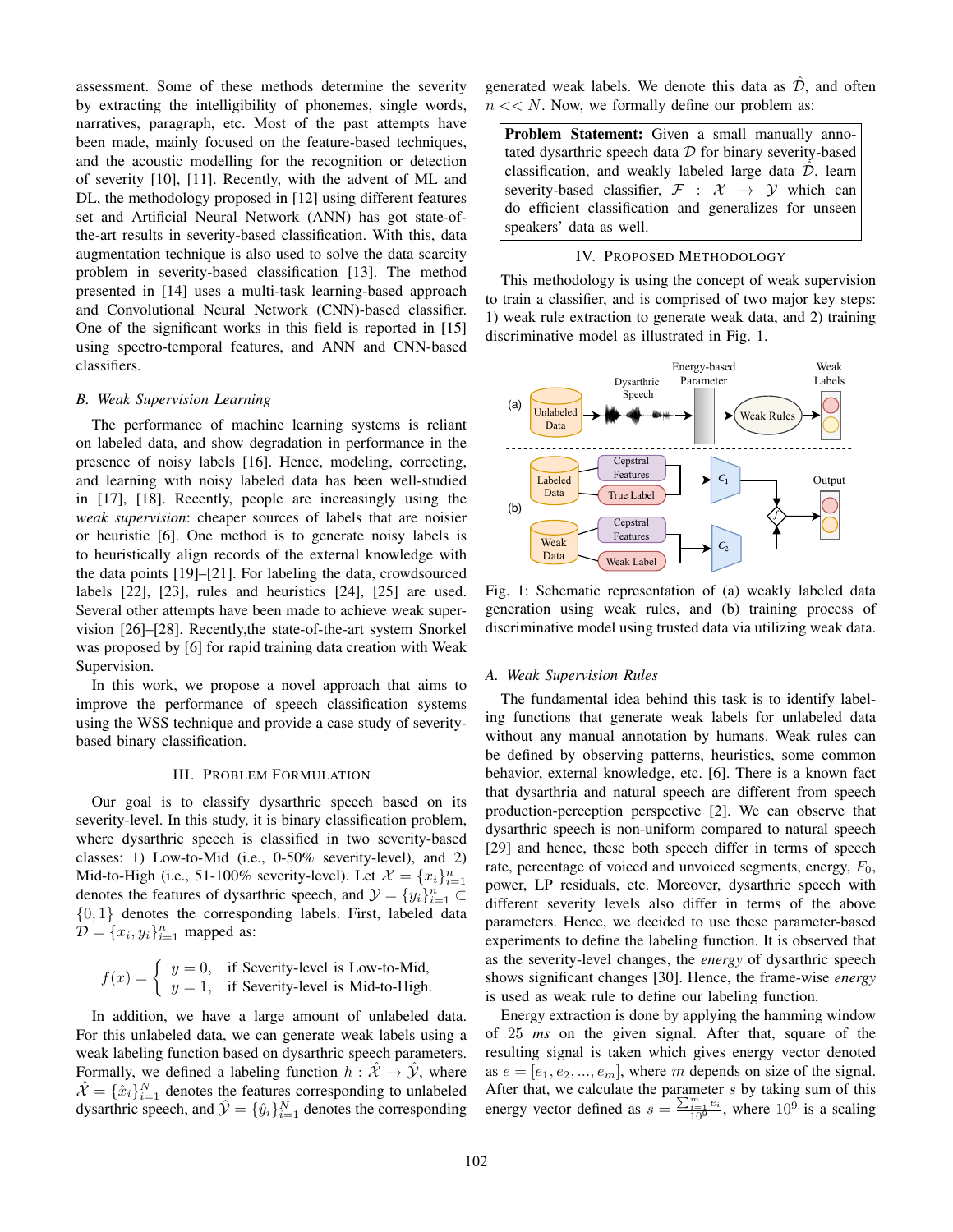factor. We use this parameter s to define the labeling function. Here, we choose s intuitively via doing experiments using other parameters, such as entropy, mean, standard deviation, etc. We calculate s corresponding to every unlabeled dysarthric speech. Now, we define a function  $g : (d, s) \rightarrow y$ , where d is dysarthric speech, s is calculated parameter from extracted energy vector, and  $y$  is generated label such that,

$$
g(d,s) = \begin{cases} y = 0, & \text{if } s \ge \phi, \\ y = 1, & \text{otherwise,} \end{cases}
$$

where  $\phi$  is threshold value define via experiments. Here, we set  $\phi = 120$  empirically based on the performance on validation data. Specifically, we used the pre-labeled data in order to determine the threshold of weak data generation.  $\phi$  is selected such that generated weak data can be more reliable [6]. We use this  $g(d, s)$  to label our training data which generates weak data. This whole process is illustrated in Fig. 1(a).

#### *B. Training Discriminative Model*

Our goal is to train a classification model that generalizes beyond the information in the labeling functions and to predict whether the severity of dysarthric speech is Low-to-Mid or Mid-to-High. Here, we devise a new training paradigm that uses weakly labeled data (i.e., weak data) effectively. This training paradigm is illustrated in Fig. 1(b). For this, two different classifiers (i.e.,  $C_1$  and  $C_2$ ) are trained on the labeled data and weak data, respectively. The main idea is to learn the function (f) given in Section III. Suppose that, we have  $N_1$ number of utterances in labeled data set, and  $N_2$  number of utterances in weak data set, where  $N_2 > N_1$ . Let us assume that the probability predicted by the  $C_1$  and  $C_2$  are  $\hat{y}^1$  and  $\hat{y}^2$ , respectively. Moreover,  $y^1$  and  $y^2$  are the true and weak labels, respectively. Binary Cross-Entropy (BCE) loss is used to optimize the parameters of both the classifiers. We can write objective functions for  $C_1$  and  $C_2$  as follow:

$$
\mathcal{L}_1 = \frac{1}{N_1} \sum_{i=1}^{N_1} -[y_i^1 \log(\hat{y}_i^1) + (1 - y_i^1) \log(1 - \hat{y}_i^1)],
$$
  
\n
$$
\mathcal{L}_2 = \frac{1}{N_2} \sum_{i=1}^{N_2} -[y_i^2 \log(\hat{y}_i^2) + (1 - y_i^2) \log(1 - \hat{y}_i^2)].
$$
\n(1)

We utilize the training of  $C_2$  on weak data to improve the performance of  $C_1$ . To achieve this, we optimize our final objective function as:

$$
\mathcal{L} = \mathcal{L}_1 + \alpha \mathcal{L}_2 \tag{2}
$$

where  $\alpha$  is a relative importance of  $C_2$  during training. All the experiments are done for different values of  $\alpha$ .

#### V. EXPERIMENTAL RESULTS

# *A. Datasets*

*1) Universal Access Corpus:* Universal Access (UA) [31] corpus contains 15 dysarthric speakers (4 females and 11 males) with cerebral palsy, and 13 healthy control speakers (4 females and 9 males). The dataset was created in three blocks, where each block contains 100 uncommon and 155 repeated

words. Each speaker produced a total of 765 isolated words, in which 455 words are distinct. The dataset also includes the details of speech intelligibility (in terms of severity-level) of each dysarthric speaker based on transcription task at the word-level, performed by the human listeners.

*2) homeService Corpus:* The majority of the homeService corpus [32] is recorded in real-world home environments. The corpus contains dysarthric speakers (3 males and 2 females) with cerebral palsy. Each subject's set is composed of 2 subsets: Enrolment Data (ED), and Interaction Data (ID). ED and ID data are recorded using different scenarios [32].

#### *B. Training and Testing Data*

For training the classification model, we used data of 8 speakers from UA corpus as trusted data (i.e., labeled data), and 5 speakers from homeService corpus to generate the weak data. From UA, four speakers (F02, F03, M07, and M12) with Low-to-Mid severity-level, and four speakers (F04, F05, M05, and M08) with Mid-to-High severity-level are used as labeled data. To generate the weakly labeled data, we used data of all the speakers (F01, F02, M01, M02, and M03) from homeService as unlabeled data (880 utterances), and annotated this data using WSS. For testing, 55 utterances of each speaker that participated in training from UA are used. In particular, 440 utterances are used to evaluate the performance of the baseline and the proposed method. Moreover, we analyze the proposed method on unseen speakers (i.e., all the remaining speakers of UA corpus whose utterances are not used in training) to show the robustness of proposed method. Training of the proposed method is done for three different scenarios by varying the amount of trusted data: Scenario 1) 300 utterances, 2) 200 utterances, 3) 50 utterances. In every scenario, we used 880 utterances of weak data. Here, the average time of each utterance that used for training and testing is 4.0 seconds.

#### *C. Features and Architectural Details*

The training of the classifier is carried out after extracting the Mel Cepstral Coefficients (MCCs) from the speech utterance using AHOCODER [33]. We used 40-dimensional MCCs (including the  $0^{th}$  coefficient) using 25  $ms$  Hamming window size, with 5 *ms* frame shift for feature extraction. Convolutional Neural Network (CNN) is used as  $C_1$  and  $C_2$ (shown in Fig. 1b). Baseline systems are also built using CNN. Our network consists of several filter stages, followed by a classification stage. The filter stages include three layers of convolutional filters of kernel size  $(5 \times 5)$  with stride 1, and padding 0, followed by max-pooling with kernel size  $(2\times2)$ . The three convolutional layers consist of 16, 32, and 64 filters, respectively. The convolutional layers are followed by 3 fully-connected (FC) layers with dimensions 512, 512, and 1, with the first two layers followed by Rectified Linear Units (ReLU), and last output layer followed by Sigmoid activation function. Batch Normalization is applied before the first FC layer. Stochastic Gradient Descent (SGD) [34] is used as optimizer with learning rate 0.0001. We trained CNN models in traditional way [35].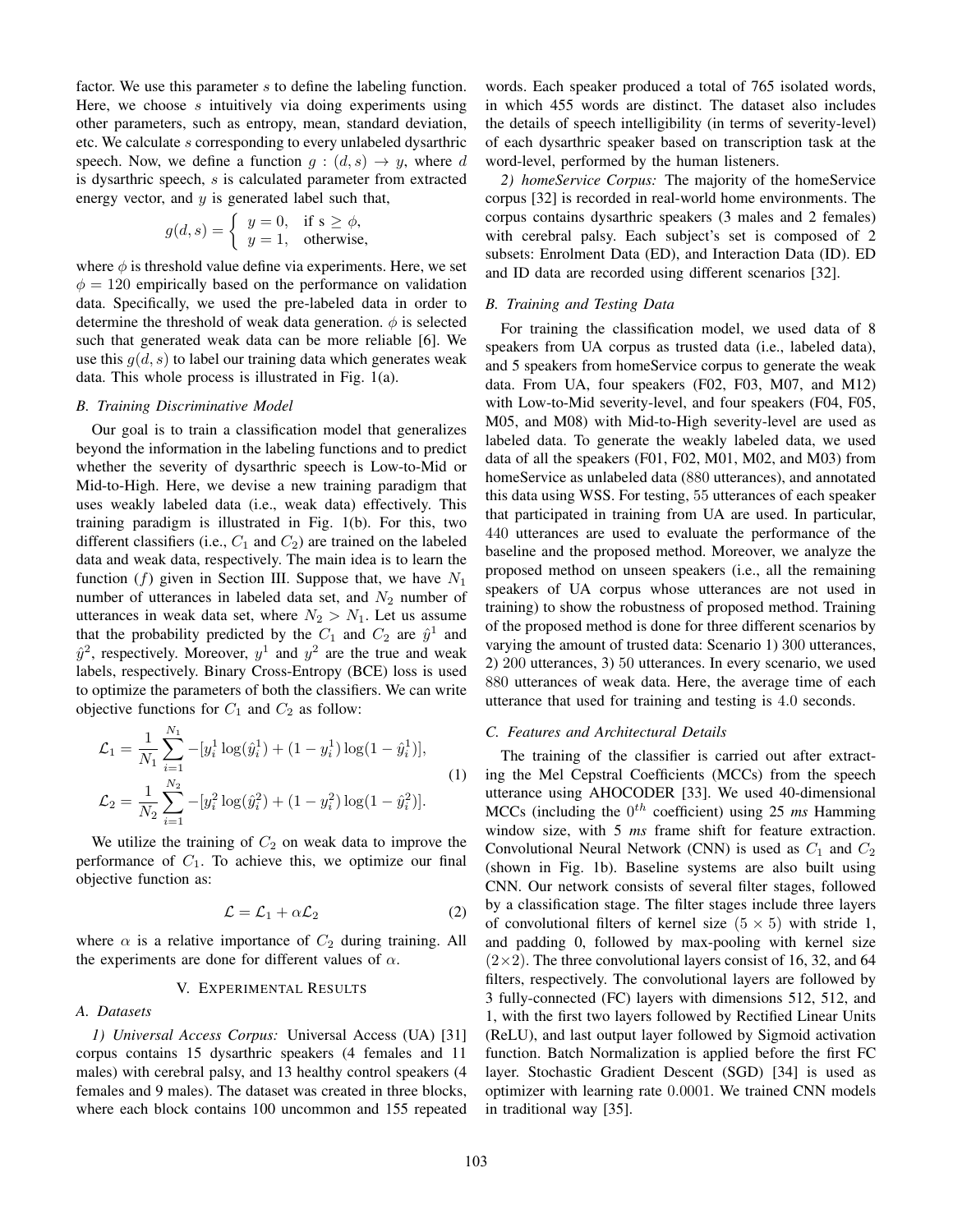| <b>Systems</b> | Objective       | <b>Baseline</b> | Values of Alpha $(\alpha)$ |       |       |       |       |       |       |       |       |       |       |                   |       |
|----------------|-----------------|-----------------|----------------------------|-------|-------|-------|-------|-------|-------|-------|-------|-------|-------|-------------------|-------|
|                | <b>Measures</b> |                 | 0.01                       | 0.1   | 0.2   | 0.3   | 0.4   | 0.5   | 0.6   | 0.7   | 0.8   | 0.9   |       | 10                | 50    |
| Scenario 1     | Accuracy $(\%)$ | 72.16           | 94.49                      | 97.39 | 97.67 | 99.32 | 98.12 | 98.4  | 98.64 | 98.58 | 98.64 | 98.58 | 96.81 | 98.4              | 98.4  |
|                | Precision       | 0.82            | 0.95                       | 0.98  | 0.98  | 0.99  | 0.98  | 0.98  | 0.99  | 0.99  | 0.99  | 0.99  | 0.97  | 0.98              | 0.98  |
|                | Recall          | 0.73            | 0.95                       | 0.97  | 0.98  | 0.99  | 0.98  | 0.98  | 0.99  | 0.99  | 0.99  | 0.99  | 0.97  | 0.98              | 0.98  |
|                | F1-Score        | 0.72            | 0.947                      | 0.974 | 0.976 | 0.993 | 0.981 | 0.984 | 0.986 | 0.986 | 0.986 | 0.986 | 0.968 | 0.984             | 0.984 |
| Scenario 2     | Accuracy $(\%)$ | 54.26           | 94.72                      | 97.95 | 97.27 | 98.75 | 98.18 | 96.99 | 97.5  | 97.95 | 97.21 | 97.27 | 97.22 | 97.73             | 96.36 |
|                | Precision       | 0.76            | 0.95                       | 0.98  | 0.97  | 0.99  | 0.98  | 0.97  | 0.97  | 0.98  | 0.97  | 0.97  | 0.97  | $\overline{0.98}$ | 0.97  |
|                | Recall          | 0.55            | 0.95                       | 0.98  | 0.97  | 0.99  | 0.98  | 0.97  | 0.97  | 0.98  | 0.97  | 0.97  | 0.97  | 0.98              | 0.96  |
|                | F1-Score        | 0.543           | 0.947                      | 0.981 | 0.973 | 0.988 | 0.982 | 0.970 | 0.975 | 0.979 | 0.973 | 0.973 | 0.973 | 0.977             | 0.964 |
| Scenario 3     | Accuracy $(\%)$ | 50              | 87.04                      | 97.72 | 96.81 | 93.64 | 94.09 | 91.36 | 92.95 | 91.59 | 91.36 | 91.82 | 92.95 | 92.95             | 89.31 |
|                | Precision       | 0.26            | 0.90                       | 0.98  | 0.97  | 0.94  | 0.95  | 0.93  | 0.94  | 0.93  | 0.93  | 0.93  | 0.94  | 0.94              | 0.91  |
|                | Recall          | 0.51            | 0.87                       | 0.98  | 0.97  | 0.93  | 0.94  | 0.91  | 0.93  | 0.92  | 0.91  | 0.92  | 0.93  | 0.93              | 0.89  |
|                | F1-Score        | 0.51            | 0.871                      | 0.977 | 0.968 | 0.936 | 0.941 | 0.914 | 0.929 | 0.916 | 0.914 | 0.918 | 0.929 | 0.929             | 0.893 |

TABLE I: Analysis of each scenarios over different alpha  $(\alpha)$  values and at epoch number 30.

## *D. Results and Analysis*

In this Section, we analyze the effectiveness and robustness of WSS for the severity-based binary classification of dysarthria for three different scenarios. We trained baseline only on trusted data to show the system performance only on labeled data. Accuracy, Precision, Recall, and F1-score are used for objective evaluations, and we provide a detailed analysis of WSS based on these metrics.

*1) Analysis of different Scenarios:* As shown in Table I, we vary the amount of trusted data during training alongside the  $\alpha$ parameter. Here, we keep the amount of the homeService data same while decreasing the amount of the UA corpus step-bystep. For all consecutive scenarios, baseline gets the accuracy of  $72.16\%, 52.26\%,$  and  $50\%$ , and the highest accuracy of the WSS systems are 99.32%, 98.75%, and 97.72%, respectively. In case of each different scenario, we observe that even the smallest value of  $\alpha$  gives better results compared to the baseline. Moreover, we can also observe that adding more trusted data, we are getting slightly higher accuracy.

*2) Effectiveness of* α*-parameter:* As described in the Section IV-B,  $\alpha$ -parameter controls the overall importance of the weakly labeled data while training. For example,  $\alpha = 1$  means that weakly labeled data treated with the same importance as trusted data during backpropagation as shown in Eq. 2. In Table I, we have shown results over different values of  $\alpha$ for all different scenarios. For scenario 1, the baseline model only gives 72.16% accuracy. However, we can observe that by keeping very small value of  $\alpha$  (i.e., 0.01), proposed framework shows the significant improvement in all objective measures. Additionally, we observe the best results for  $\alpha = 0.3$  for scenario 1 and scenario 2, and for  $\alpha = 0.1$  for scenario 3. However, we increase the  $\alpha$ -values, we can see a slight decrease in the results because classifier becomes more biased towards weak data. Interestingly, we can observe that  $\alpha$ values are sensitive towards amount of trusted data in training set. As shown in Table I for scenario 1, accuracy is less fluctuating across different  $\alpha$ -values, where trusted data is more in training. As we can see in Table I for scenario 3, this fluctuation in results increases for different  $\alpha$ -values, where trusted data is very less in training. Moreover,  $\alpha \ll 1$ degrades the performance of WSS system as well. The reason behind this is that we are nullifying effect of WSS via making

importance of weak data almost zero. Hence, we can say that value of  $\alpha$  plays a vital role in the performance of WSS system, and need to decide more cautiously when very less trusted data available.

*E. Robustness of the WSS system*



Fig. 2: Baseline *vs.* WSS System for all different scenarios for test data of *Unseen* speakers.

To show the robustness of proposed framework, we analyzed the trained WSS model and baseline system on 7 unseen speakers (i.e., speakers' data which are not included while training) for  $\alpha$ -value setting of 0.1 for all different scenarios. We test our models on 455 utterances for each speaker, hence, in total of 3185 utterances. It is observed that the WSS system performs similarly while testing on unseen speakers compared to testing on seen speakers, and yielding far better results compared to the baseline in terms of accuracy and F1-score as shown in Fig. 2a and Fig. 2b, respectively.

#### VI. SUMMARY AND CONCLUSIONS

In this work, we introduced a novel general framework for speech classification tasks, namely, WSS to overcome the limitation of the scarcity of labeled data. To show the effectiveness of this methodology, we have shown the case study of the severity-based classification of dysarthria. We conclude that WSS significantly improves performance via adding weakly labeled data, and introduced a new training paradigm by utilizing it. Moreover, this work can extend to increase the number of severity classes in dysarthric speech classification, and open the scope by utilizing multi-language dysarthric corpora to produce more weak data. This study provides a scope of improvements in terms of devising different training methods to utilize weak data and extend WSS in different domains of speech classification.